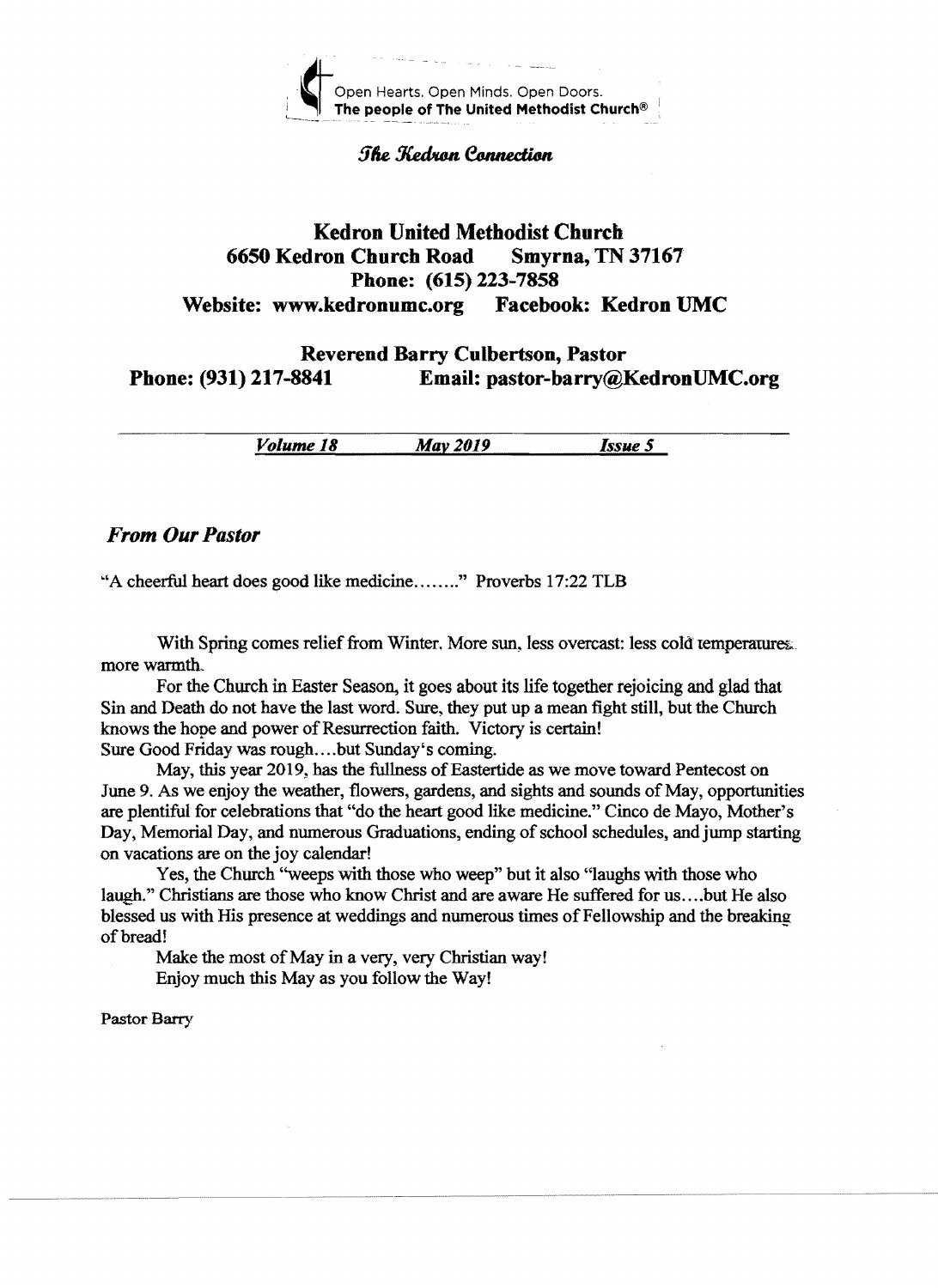#### Happy Birthday - Fellowship Supper

Our May Covered-dish Fellowship Supper will be Wednesday, May 1. We will celebrate Lytle Hodge's 98<sup>th</sup> birthday. He will be 98 on May 14. We will not need desserts as we will have birthday cake and ice cream. We will eat at 6:30 p.m. We hope you can join us.

#### Men's Breakfast

The Men's Breakfast will be Saturday, May 4. Breakfast will be served at  $8:00$  a.m. in the fellowship hall. This will be a time of good fellowship and good food.

#### Thailand

We will have Thailand missionaries with us at the worship service on May 5. They will speak to us about their work in Thailand.

#### Youth

The Faith Formation study group for our youth continues. Time and location of the next gathering will be announced.

#### Bible Study

The Bible Study led by Rev. Travis Perry continues. The group meets at the home of Lytle Hodge on Tuesdays at 9:30 a.m. The address is 507 Hazelwood Drive, Smyrna.

#### Project Transformation

It was decided at the April Administrative Council meeting to aid the Project Transformation again this summer. This summer reading program has been very successful in helping the children attending.

#### Creek?

Pastor Barry has been contacted by the Smyrna Parks and Recreation Department asking to use our property and access to the creek again this summer. The participants will be learning by creek investigation.

#### **Thank You**

Thanks to all you who helped with and participated in our Lent and Easter activities. Delann Dunbar again wrote and directed a very meaningful and creative program for the 9:30 a.m. Easter service.

#### Bucket Offerings

In May our bucket offerings at Sunday morning worship will be donated to the Smyrna Meals on Wheels program. Many meals are provided by this program each week.

#### Food Bank

You may bring food donations for the local food bank on the first and second Sundays of the month. Place the donations on the pew in the narthex. The food will be delivered to the food bank. The suggested items for May are tuna and salmon. All non-perishable foods are accepted and appreciated.

#### Laity

The Rutherford County Laity Fellowship will meet on May 20 at Blackman UMC. Note that this is the third Monday rather than the fourth Monday. This will be a change for May only. The church address is 4380 Manson Pike, Murfreesboro. The meeting will begin at 6:30 p.m. with dinner.

#### Who said this?

"With joy you will draw water from the wells of salvation. And you will say in that day:

Give thanks to the Lord, call on his name; make known his deeds among the nations; proclaim that his name is exalted. Sing praises to the Lord, for he has done

gloriously; let this be known in all the earth."  $NRSV$  (hint – Book of Isaiah)

Matthew28:5-6 spoken by an angel of the Lord was the April newsletter quotation.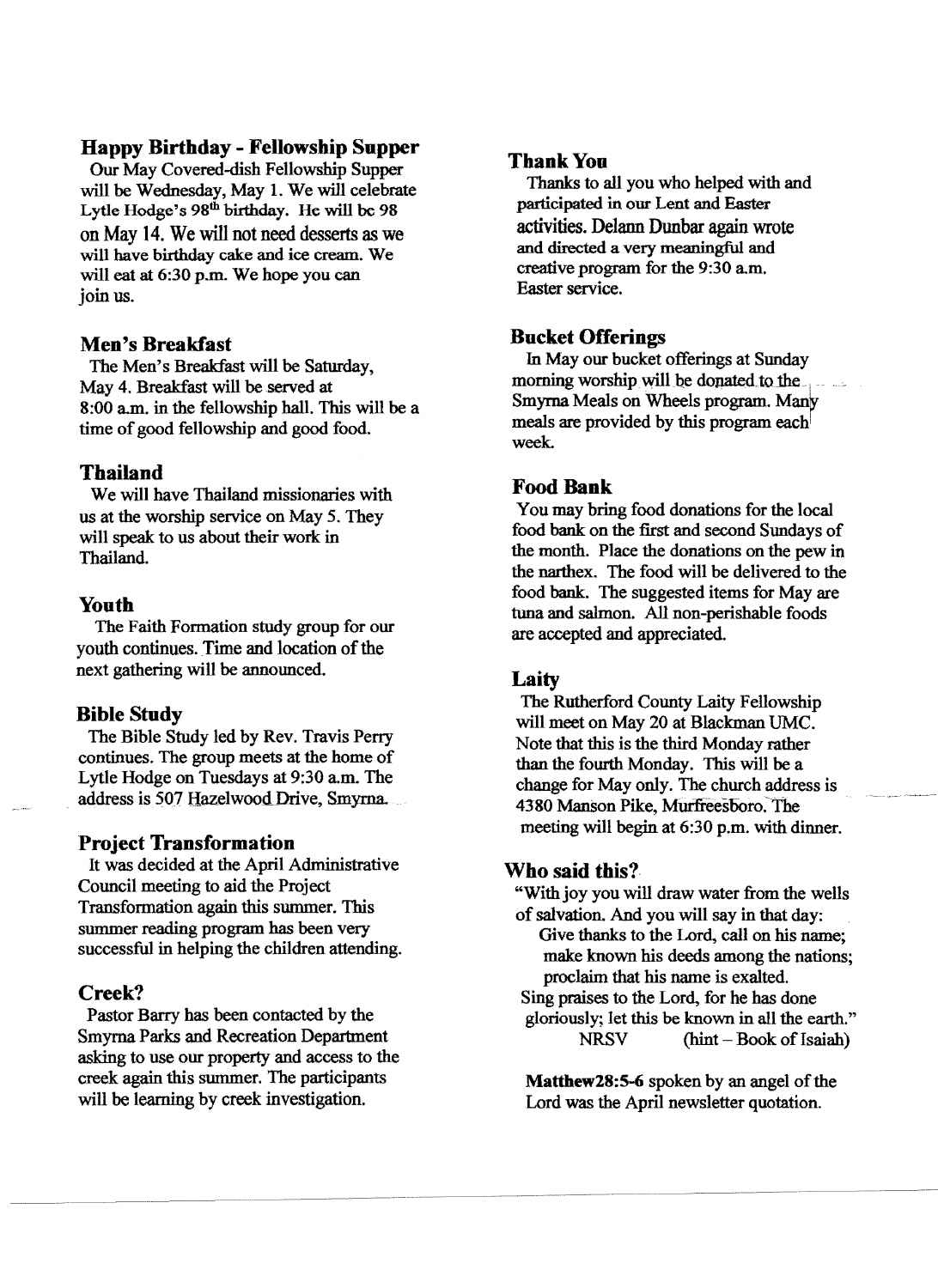#### **Happy Birthday to:**

| May 8  |
|--------|
| May 12 |
| May 14 |
| May 19 |
| May 20 |
| May 22 |
| May 27 |
| May 30 |
| May 31 |
|        |

#### **Happy Anniversary to:**

| Marc & Kristy Fraley |  | May 30 |
|----------------------|--|--------|
|----------------------|--|--------|



# **Mother's Day**







#### **May Calendar**

Wednesday, May 1:<br>6:30 p.m. Felle Fellowship Supper Lytle Hodge's 98<sup>th</sup> Birthday Celebration Thursday, May 2 National Day of Prayer Saturday, May 4:<br>8:00 a.m. Me Men's Breakfast Sunday, May 5:<br>8:45 a.m. 8:45 a.m. Sunday School<br>9:30 a.m. Worship Servic Worship Service Tuesday, May 7:<br>9:30 a.m.  $B$ **Bible Study** Sunday, May 12: Mother's Day 8:45 a.m. Sunday School<br>9:30 a.m. Worship Service Worship Service Tuesday, May 14:<br>9:30 a.m. Bi **Bible Study** Sunday, May  $19$ <br>8:45 a.m. 8:45 a.m. Sunday School<br>9:30 a.m. Worship Servic 9:30 a.m. Worship Service<br>3:00 p.m. Annual Conf. Del Annual Conf. Delegates Meet Murf. 1<sup>st</sup> UMC Monday, May 20: 6:30 p.m. Rutherford Co. Laity at Blackman UMC Tuesday, May 21: 9:30 am. Bible Study Friday, May 24: Aldersgate Day Sunday, May 26 : 8:45 a.m. Sunday School<br>9:30 a.m. Worship Servi 9:30 a.m. Worship Service<br>10:30 a.m. June newsletter June newsletter information due. Email:

Monday, May 27: Memorial Day Tuesday, May 28:<br>9:30 a.m. Bi **Bible Study** Thursdav, May 30: Ascension of the Lord